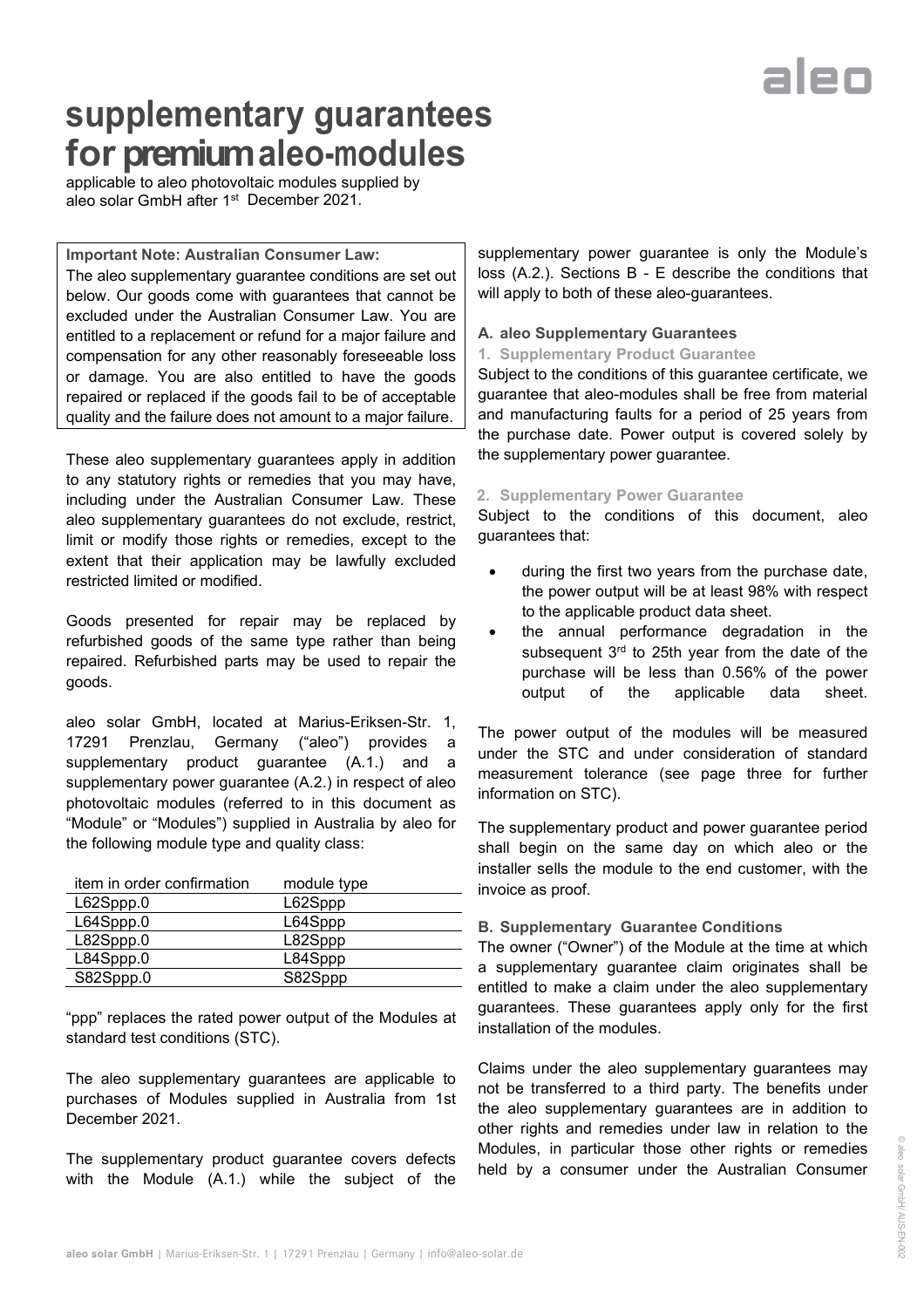Law. To the extent that any other condition or warranty implied by law is excludable, such condition or warranty is excluded.

The aleo supplementary guarantees are voluntary guarantees provided by aleo to the Owner of the Modules and are in addition to any other agreement or right the Owner might have against a vendor.

The aleo supplementary guarantees will not apply if:

- the Module is not part of the solar energy system in which it was initially integrated;
- the Module is used in offshore systems;
- the Module label or serial number of the module has been changed, erased, or made illegible, or otherwise become illegible;
- the Module is not used in normal operating and climatic conditions;
- the Module has not been properly stored, implemented, transportation, installed, used or maintained. In particular, the most current version of the Installation instructions for aleo Modules on the date of installation must be observed; or
- repairs, modifications or any other changes to the Module have not been made by properly qualified professionals

The aleo supplementary guarantees will not apply in the event of impairments or damage caused by:

- electrical surges, lightning, flooding, vermin, fire, impact, undue shock (e.g. helicopter transports) and vibrations or similar external influences;
- other events or accidents outside the normal use of the Modules and over which we have no influence
- unauthorized repairs or alteration;
- continued use after a fault becomes known or apparent and for which no claim has been made; or
- Defects of the system into which the module is integrated.

A defect in a Module does not exist in the case of mere irregularity in the appearance of a Module, provided that this does not fundamentally change the technical function of the Module.

aleo will bear any reasonable expense incurred by the Owner in making a guarantee claim under the aleo supplementary guarantees, provided that such expense was reasonably foreseeable as a result of such a failure and has been, in the reasonable discretion of aleo,

sufficiently substantiated.

Except where otherwise agreed by aleo in its reasonable discretion, aleo will not bear the expenses incurred by the Owner in relation to a guarantee claim under the aleo supplementary guarantees which has not been substantiated according to section D. below.

#### **C. Indemnification**

Upon accepting a valid claim under these supplementary guarantees, aleo will, at its option:

- Replace the Module; or
- Repair the Module; or
- for **aleo Product guarantee** cases only provision of financial compensation for the appropriate residual value of the products
- for **aleo Power guarantee** cases only
	- Provide additional Modules at its own cost; or carry out technical measures to re-establish the guaranteed power output; or
	- Financial compensation for the lower power output.

The indemnification under the aleo supplementary guarantee also covers:

- Reasonable and customary transportation costs for delivery of the substitute modules
- Reshipment of any repaired or replaced modules, and
- Costs associated with installation, removal or reinstallation of the modules

If the module type no longer in production at the time of the guarantee claims, we reserve the right to supply another type of solar module which in any case is of the same or higher power as the claimed module. The Customer can choose the replacement module from the current aleo product portfolio. The electrical compatibility has to be ensured.

The acceptance of a claim does not extend the existing supplementary guarantee period nor constitute the commencement of a new period. Replacement modules do not come with a supplementary guarantee, and will be covered by the Australian Consumer Law. All Modules replaced by aleo become the property of aleo.